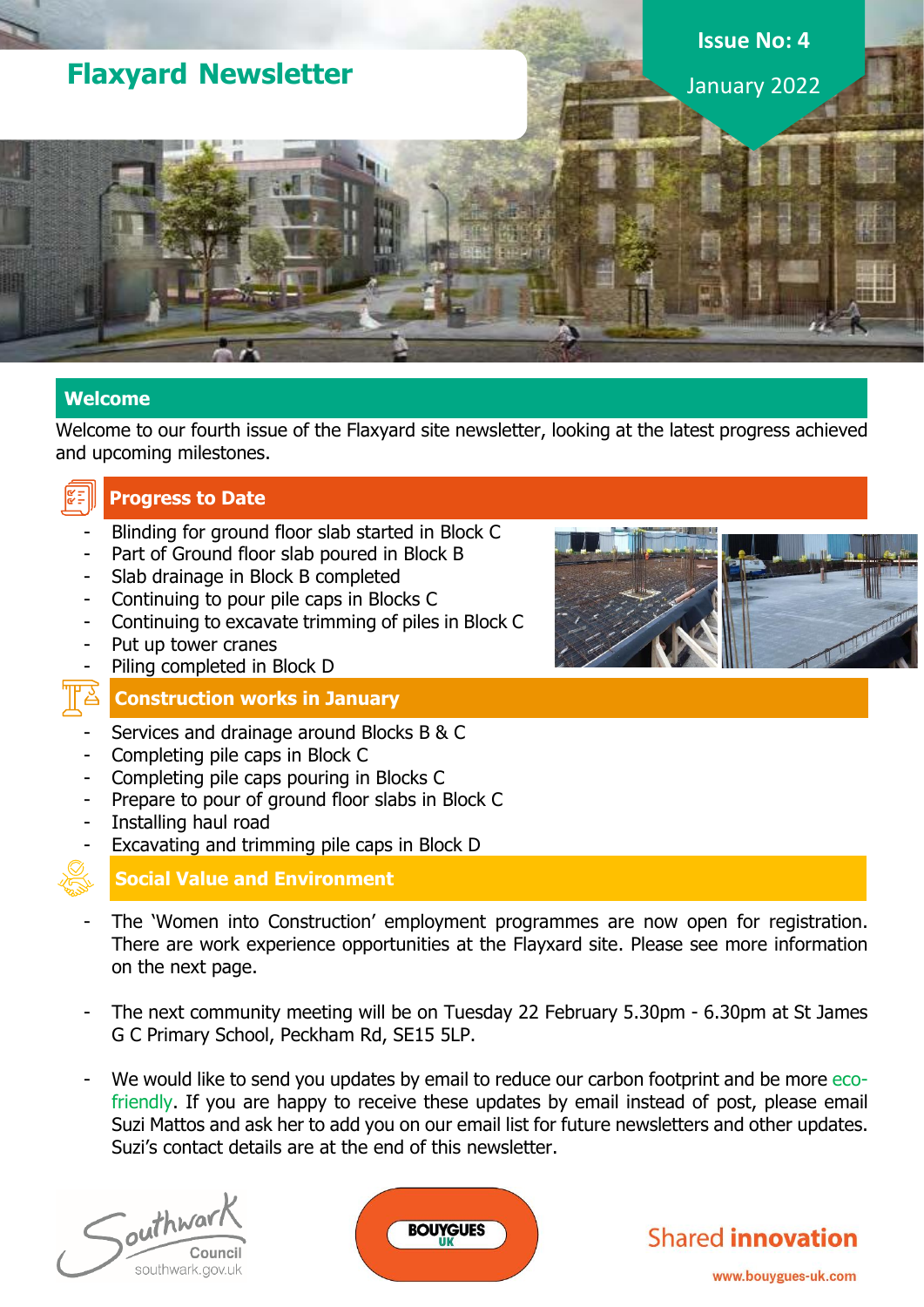### Are You a Woman Interested in a **Role within the Construction** Industry? Presenting the Women into **Construction Employment** Programme in partnership with West London College. Book now for your place on our information session<br>and find out about the wide variety of exciting office<br>and site-based roles and opportunities in London's<br>dynamic and fast growing construction industry. **Information Session**<br>21st February  $10$ am –  $2.30$ pn Join our programme to receiv (by invitation only)<br>uthall Community Colle - A two-week work placement<br>- Support for employment into the industry<br>- Writing a winning CV<br>- Interview skills and techniques. Beaconsfield Road, Southal Middlesex UB1 IDP PART<sub>3</sub> will also be able to To register your<br>place, please go to: **NEXT STEPS DAY** - Complete L1 H&S qualification<br>and CSCS training – your possport<br>to working in construction<br>+ Complete Level 1 NCFE Award<br>in Employability Skills. www.women-intoconstruction.org/ programmes This programme is open to unemployed<br>women and includes support with childco Site Management<br>Site Management<br>Admin/ Document Control/ QS Women • into West<br>London<br>College Construction www.women-into-construction.org

# **The Programme**

PART 1<br>Monday 28th February – Friday 18th March 2022

#### 3 WEEKS OF WORK-FOCUSED TRAINING

15 days of work-focused training, delivered by<br>Women into Construction & West London College<br>with a group of 20 women, seeking to find out at<br>the exciting job opportunities in construction.

- 
- Boost your confidence and motivation in a<br>supportive environment.
- suppose the barriers faced by women in returning to<br>
 Explore the barriers faced by women in returning to<br>
work, highlight the assistance available including<br>
information on childcare, benefits and tax credits.
- $\begin{array}{ll} \bullet\ \text{Be work focused with expert advice and information on CV writing, interview skills, applying for jobs and planning for work.} \end{array}$
- Include five days of construction related training<br>leading to a LTH&S qualification and completion of<br>a CSCS test a requirement for anyone seeking to<br>work within construction.

A chance to tell us what you would like to do next<br>so we can help you further.

PART 4<br>FOUR WEEKS POST **PLACEMENT SUPPORT** 

We will continue to work with you to<br>help you find employment once the<br>programme is complete.

**FINDING WORK IN**<br>CONSTRUCTION

Upon completion, 50–70% of participants<br>have successfully found permanent employment, based on previous

PART 2<br>Monday 21st March – Friday 1st April 2022<br>SITE VISIT and TWO WEEKS' WORK **EXPERIENCE** 

The two week work placement follows the training<br>and is five days a week and incorporates a group<br>site visit. Term time only.

What will you do? We will assign you to a work<br>placement as close as possible to your area of<br>interest. You will work to a bespoke programme,<br>gaining valuable experience with the potential of<br>progression into paid work.

.<br>
• You will be allocated a personal supervisor<br>
from within the company, providing the work<br>
placement as well as a mentor from<br>
Women Into Construction.

into-construction.org

Women into<br>Construction

There is an information and registration event on Monday 21 February 2022 10am - 2.30pm at Southall Centre Beaconsfield UB1 1DP. Please use this link to register your attendance: https://www.eventbrite.co.uk/e/registration-event-west-london-college-and-women-intoconstruction-course-tickets-244371280077







www.bouygues-uk.com